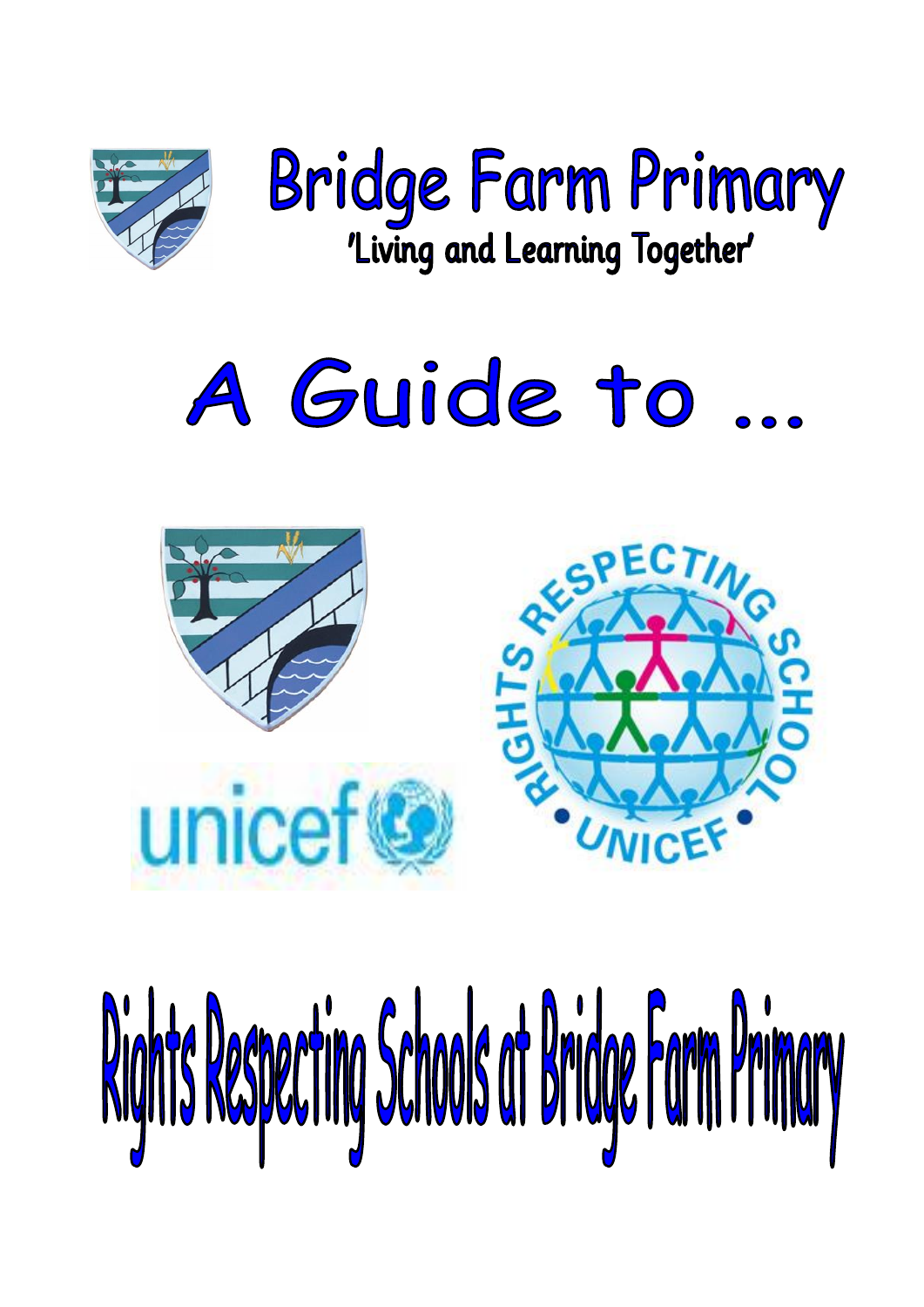![](_page_1_Picture_0.jpeg)

## Bridge Farm Primary 'Living and Learning Together'

#### **The Rights Respecting Agenda**

With the start of each academic year, it is necessary to remind pupils of their rights and familiarising them with the articles. This may involve using exemplar resources (games / activities) to refocus on the RRS agenda.

![](_page_1_Picture_4.jpeg)

![](_page_1_Picture_5.jpeg)

#### **The Classroom Charter**

Each classroom will have a RRS Class Charter. This should be agreed by the pupils and refer to what pupils rights are and how to respect them.

#### **Lessons and Planning**

The UNICEF RRS agenda should be evident in everything that we teach. Where appropriate, lessons will directly refer to RRS articles and pupils will reflect on these. Opportunity to address the RRS agenda should be evident in planning on a termly basis. Weekly plans should demonstrate a minimum of two references to the RRS agenda per week.

![](_page_1_Picture_10.jpeg)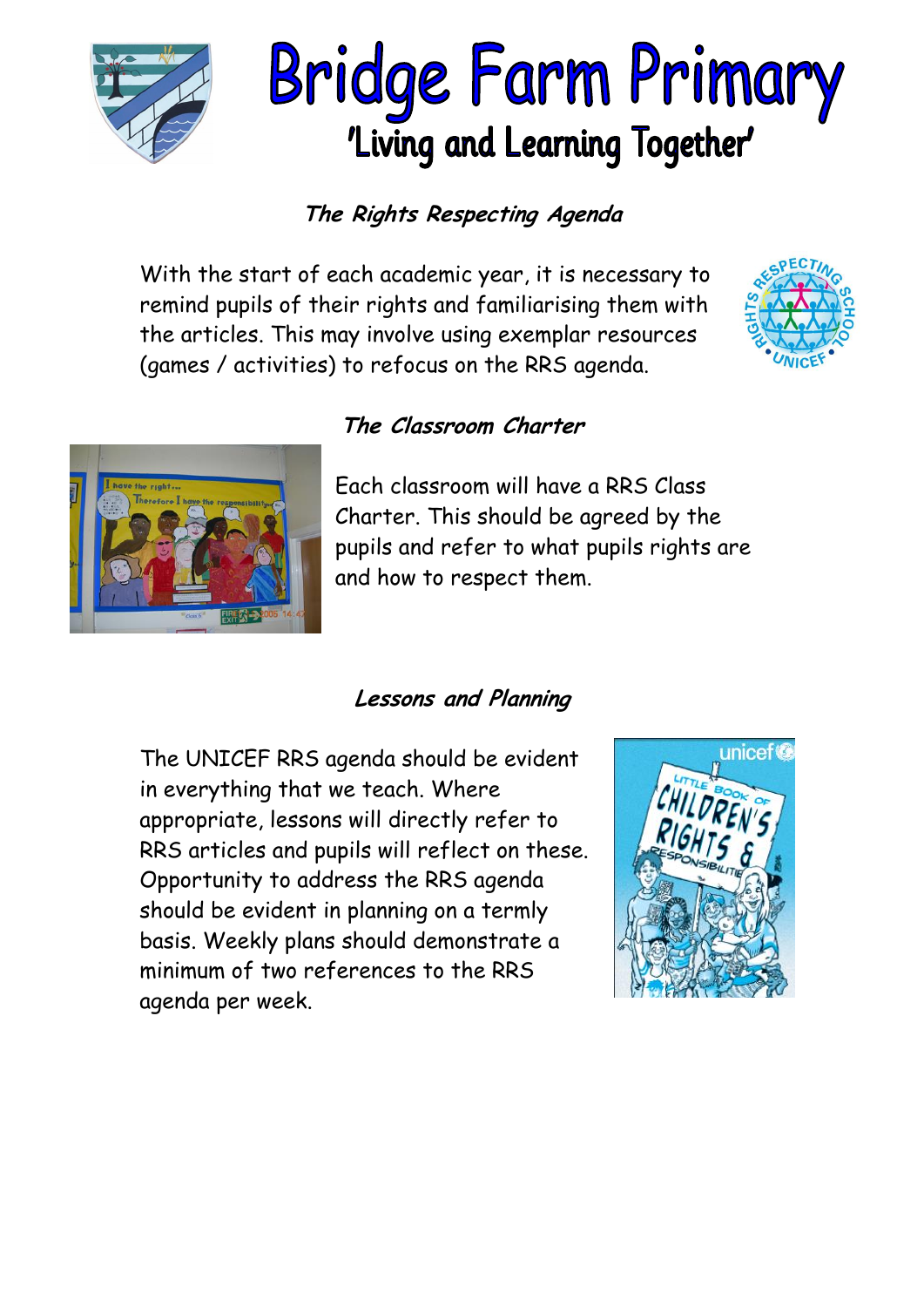![](_page_2_Picture_0.jpeg)

#### **Displays**

School displays will refer to the RRS agenda. They should refer to any appropriate article and include the RRS award logo as a visual stimulus.

#### **Whole School**

Building and class assemblies will refer to the RRS focus for the term, as illustrated in the "Our Rights, Respecting Our Rights" booklet. These booklets are available to all pupils and displayed in class notice boards and on the school website. The school will follow a specific RRS focus each term.

![](_page_2_Picture_5.jpeg)

All pupils will complete a RRS day each academic year, which will refocus and introduce our pupils to the RRS agenda.

#### **Bridge Farm Primary** 'Living and Learning Together Family Charter Our Rights Our Responsibilities

.<br>Got to a caring, lowing and happy home<br>creasership to behave absoluted to .<br>The rights to be affected secure:<br>The resourch like to let a bent immediated that are .<br>Isa respectability to lister and talk nice)<br>Isa respectability to lister and talk nice) les the right to their awn apinion.<br>Institue responsibility to respect other people's idea .<br>Sa right to clien imvironment.<br>Espensible for putting things owly and tidying up. .<br>has the right toplay and relax.<br>has the responsibility for respecting acchiothers free t is the right to a well liabroad diet<br>iso responsibility to eat a variety of different foods .<br>Inse right to personal belongings.<br>Ins the responsibility to look of far their things and value the **Family Charter**

The schools "Parents Forum" have worked to create a "Family Charter," in order for the rights respecting agenda to be utilised at home. This is available to all pupils and their families.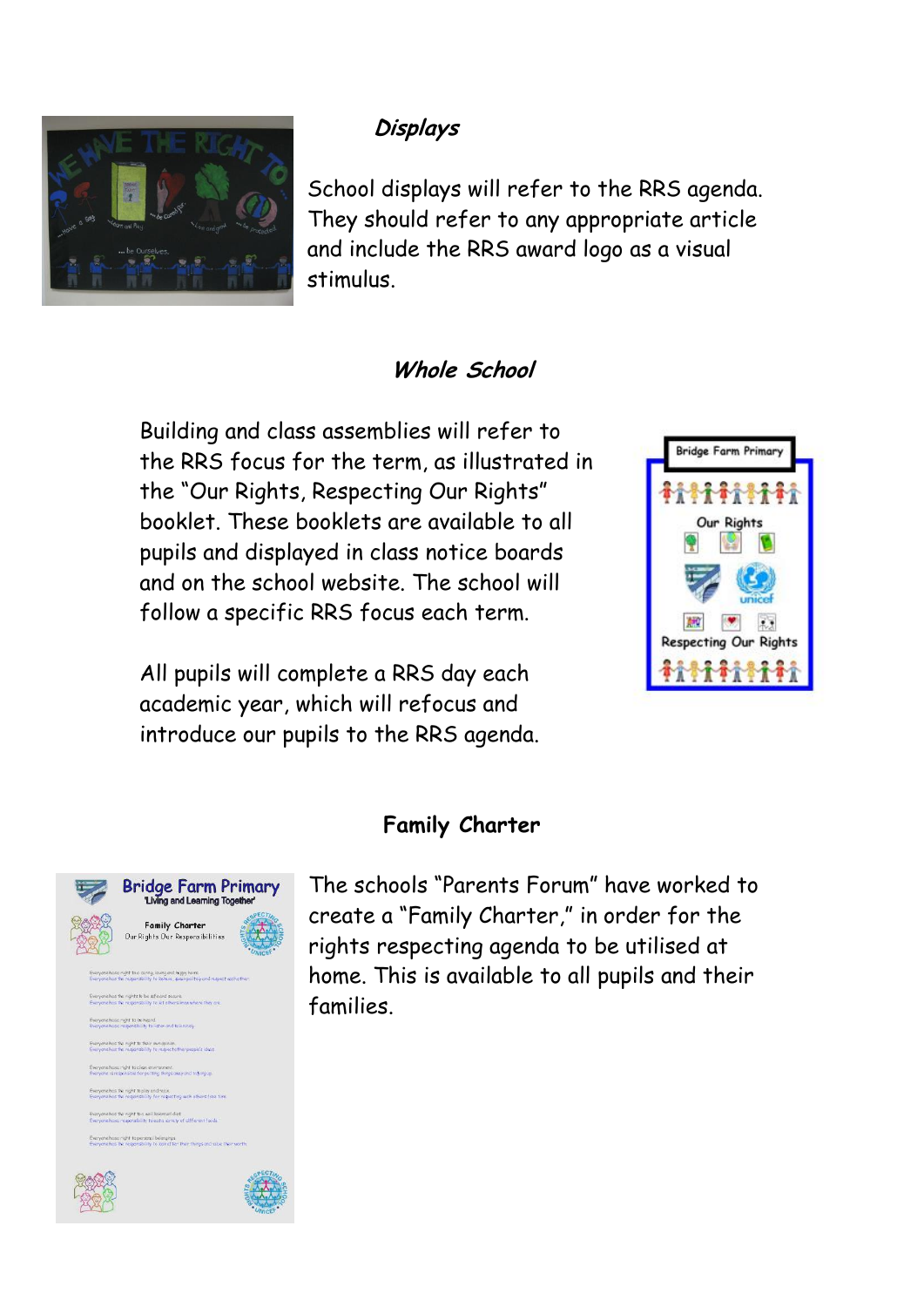#### **RRS Home School Agreement**

Both pupils and parents are asked to follow the home school agreement. This document illustrates what is expected of our pupils, and how parents / carers can provide support.

#### **RRS Ambassadors**

Our school has 14 elected Rights Respecting Schools Ambassadors. It is the responsibility of our ambassadors to ensure that as a school, our pupils are taught about rights and respect and that the RRS agenda is evident in all that we do.

![](_page_3_Picture_4.jpeg)

![](_page_3_Picture_5.jpeg)

#### **Learning Walks**

On various occasions within the academic year, our RRS ambassadors will undertake "Learning Walks." This will enable them to quality assure that pupils do live and work in a Rights Respecting environment.

#### **Bridge Farm's Got Talent**

In Term 3, we celebrate the many talents of our pupils with our annual "Bridge Farm's Got Talent" contest. This is a fantastic showcase event, celebrating in the successes of our children.

![](_page_3_Picture_10.jpeg)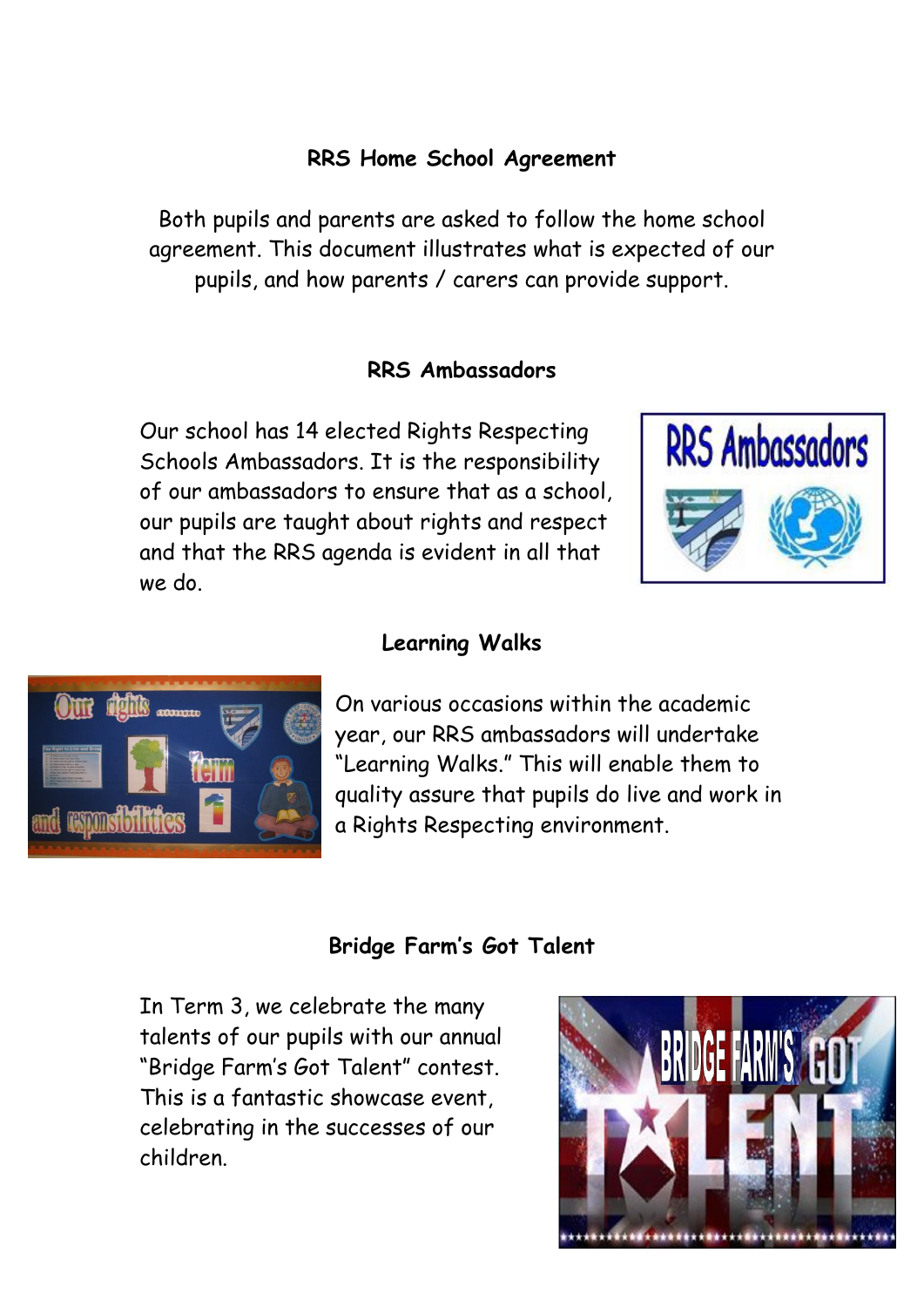#### **Rights Respecting Playtimes**

![](_page_4_Picture_1.jpeg)

Pupils are asked to follow the RRS playground charter during playtimes. These are displayed on both the Meadow and Orchard playgrounds. Pupils who do not follow the playground charter are reminded of what is expected and how they can respect everyone's rights. Any sanction follows the behaviour, rewards and sanctions policy.

#### **Pupil Voice – Pupil Parliament**

Our school Pupil Parliament members sit twice a term and try to support pupils who are not following the RRS agenda, in order to listen to pupil voice and help change behaviour patterns.

![](_page_4_Picture_5.jpeg)

#### **Missed Plays**

![](_page_4_Picture_7.jpeg)

If a pupil misses a playtime, they are asked to complete a "Time to Think" form, reminding them about rights and respect and reflecting on how to make sure they do not miss a playtime again.